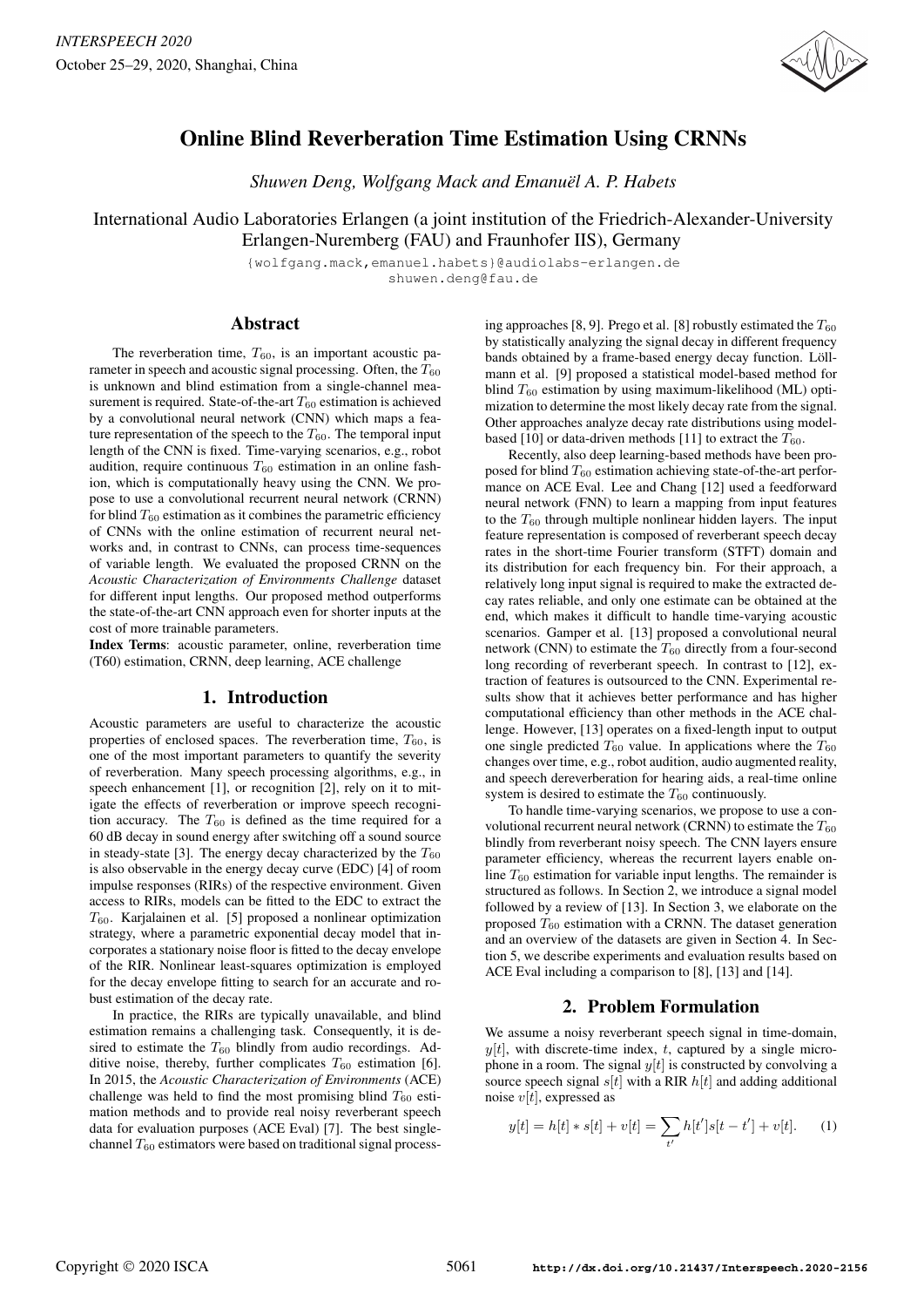The objective is to estimate the reverberation time directly from  $y[t]$  without further information about h or s.

For this task, Gamper et al. [13] proposed a CNN to estimate the  $T_{60}$  from a four-second long signal. The architecture consists of six convolutional layers with rectified linear unit (ReLU) activation functions and one linear fully-connected layer, as shown in Figure 1. Each convolution layer is followed by a batch normalization layer (not shown in Figure 1). A dropout layer is added before the dense layer to prevent overfitting. The input of the CNN is the gammatone transformation of  $y[t]$ , denoted by  $Y[k, n]$  with frequency index k and time frame index  $n$ . The gammatone transform with low spectral resolution reduces the model complexity while it is able to show the relevant information of the task [13]. The CNN is trained to minimize the mean-squared-error (MSE) between the estimated  $T_{60}$  and the oracle  $T_{60}$ ,

$$
\text{MSE} = \frac{1}{T} \sum_{i=1}^{T} (\hat{T}_{60_i} - T_{60_i})^2, \tag{2}
$$

where  $i$  represents the sample index and  $T$  the batch size during training. The CNN has a low computational complexity and outperforms the competitors in the ACE challenge. The required fixed-length inputs, however, prevent estimates from shorter inputs and avoid usage of the complete temporal context assuming longer inputs are given. In addition, the architecture is not designed to estimate time-variant  $T_{60}$  values due to its single output. In the following, we present a method that addresses both issues.

### 3. Proposed Method

We propose to use a CRNN to perform online blind  $T_{60}$  estimation. Figure 2 depicts the proposed CRNN architecture. The CRNN consists of six convolutional layers with ReLU activation followed by a long short-term memory (LSTM) [15], a max-pooling layer, a dropout layer, and a time-distributed fullyconnected layer.

For the convolutional layers, we adapt the framework from [13] and employ different temporal stride sizes in layers 2 and 3. Reducing the stride sizes of these two layers from (1, 3) to (1, 2) has a marginal effect on the estimation accuracy while allowing for shorter inputs to be fed into the CRNN. The DNN parameters are summarized in Table 1. The hidden layer size of the LSTM is 20, which is chosen according to the input size fed into the LSTM. A max-pooling layer is subsequently applied to reduce the parameters before the dense layer. The pooling size is set to 2, as proposed in [16]. The dropout rate after the maxpooling layer is 0.4. In contrast to [13], we add an additional ReLU activation function at the output, as the  $T_{60}$  values are supposed to be positive. The CRNN contains 5611 trainable parameters compared to 2541 parameters in [13].

The input to  $\hat{T}_{60}$  mapping of the proposed CRNN is shown in Figure 2. A sliding window of length  $L$  with a specific hopsize  $R$  is applied to the input, which is subsequently fed into the CRNN. For each time frame, the CRNN yields one  $T_{60}$  estimate based on the information of the current windowed input and past information obtained from the recurrent LSTM structure. The minimum input length (corresponding to the window length) that can be fed into the CRNN depends on the kernel and stride sizes of the CNN part of the CRNN. The hop-size  $R$  determines the update time for  $\hat{T}_{60}$ .

Our proposed method combines parameter efficient feature extraction as in [13] with the sequence processing capabilities

|                             |        |        | $conv1$ $conv2$ $conv3$ $conv4$ $conv5$ $conv6$                                                                                                      |        |  |
|-----------------------------|--------|--------|------------------------------------------------------------------------------------------------------------------------------------------------------|--------|--|
| size<br>stride<br># filters | $\sim$ | $\sim$ | $1 \times 10$ $1 \times 10$ $1 \times 11$ $1 \times 11$ $3 \times 8$ $4 \times 7$<br>$(1, 2)$ $(1, 2)$ $(1, 2)$ $(1, 2)$ $(2, 2)$ $(2, 1)$<br>$\sim$ | $\sim$ |  |

Table 1: *Specifications of convolutional layers in the CRNN architecture.*

of LSTMs to achieve low complexity online  $T_{60}$  estimation. We propose to optimize the CRNN simultaneously for different input lengths with

$$
\text{MSE} = \frac{1}{TN} \sum_{i=1}^{T} \sum_{n=1}^{N} (\hat{T}_{60_{i,n}} - T_{60_i})^2, \tag{3}
$$

where  $n$  is the time step index of the LSTM output, and  $N$  is the total number of time steps per speech sample. For evaluation, we use the most recent estimate, i.e.,  $\hat{T}_{60}[N]$ . With (3), in contrast to (2), the CRNN is trained simultaneously for input lengths ranging from  $L/f_s$  to  $L/f_s + (N-1) \cdot R/f_s$  seconds with sampling frequency  $f_s$ .

# 4. Data Sets

The samples in the experiment are considered to be composed of reverberant speech and noise. For training data generation, we artificially generate a large number of labeled training and validation data samples by simulating the reverberation process with synthetic RIRs. The test set is the ACE challenge evaluation (ACE Eval) dataset, which allows direct comparison with state-of-the-art methods reported in [7] and [13].

#### 4.1. Data Preprocessing

The reverberant noisy speech samples are resampled to a sampling frequency of 16 kHz and truncated to four-seconds. The input level is first processed by an A-weighting filter. The signal is then converted by the gammatone filterbank with 21 audible frequency bands that span the range 400 Hz to 6 kHz. The energy-per-band is calculated using 64 sample long windows with 32 samples hop-length. Finally, we subtracted the median value from each gammatone frequency band and standardized the complete input feature matrix for each sample to obtain an approximately zero mean and a standard deviation of one. The size of the pre-processed feature matrix is  $21 \times 1999$ . The input feature representation and the selection of parameters are as in [13].

#### 4.2. Data Generation

The ACE Eval dataset is generated by using the software and the collection of real recorded speech files provided by the ACE challenge [7]. The EVAL dataset includes noisy reverberant speech files from 5 different rooms, with two microphone positions per room. The noise is of type ambient, fan, or babble and is mixed with the speech with a signal to noise ratio (SNR) of 0, 10, and 20 dB. The test set includes the ACE Eval single microphone configuration data and the first channel of the Eval multi-microphone configuration data. For evaluation, we only selected speech longer or equal to 4 s. For training and validation set generation, we convolve the artificial RIRs described in Section 4.3 with speech samples from the LibriSpeech Corpus [17] from training and validation set, respectively. We simulate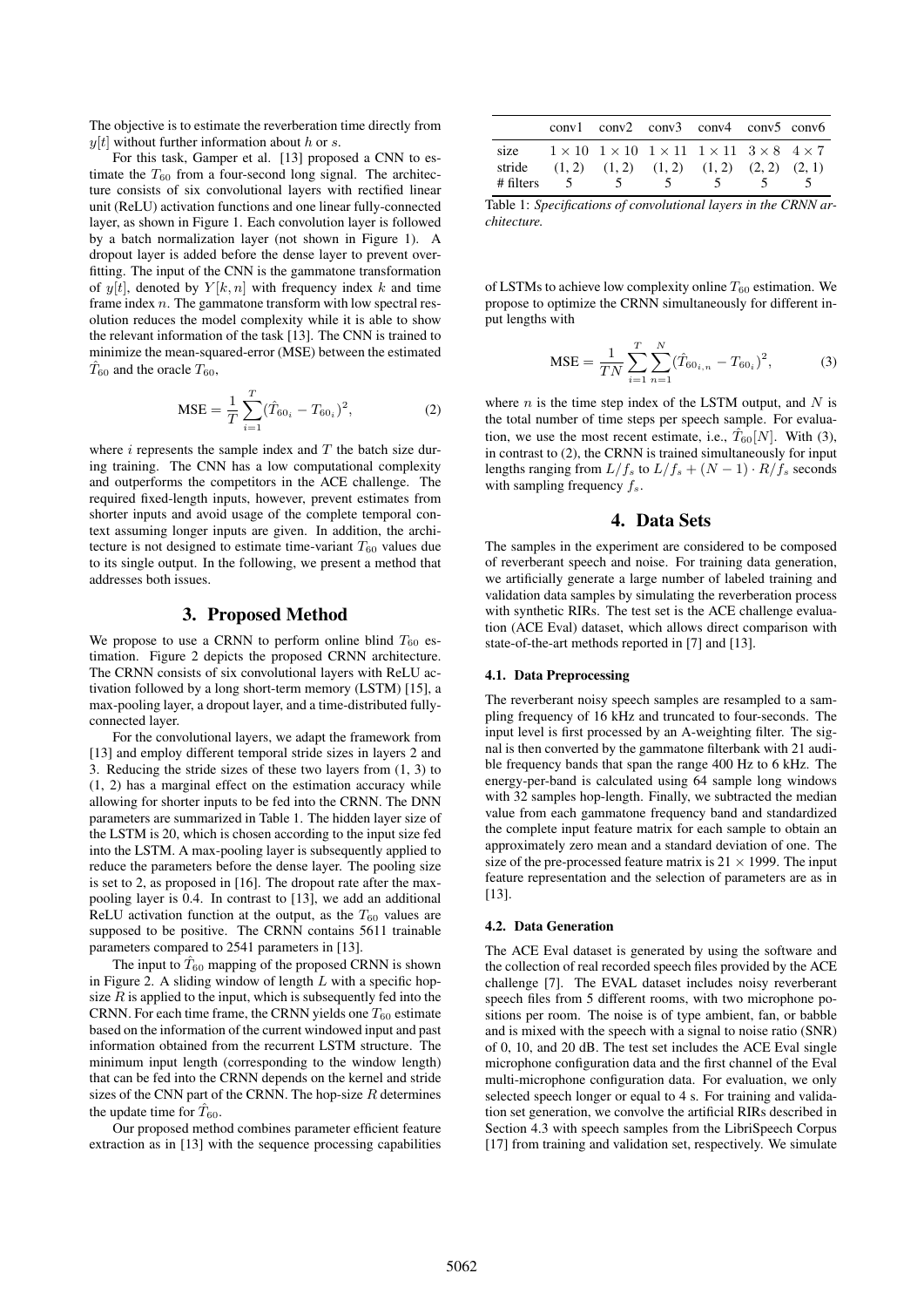

Figure 1: *Block diagram of the baseline CNN architecture [13]. A gammatone representation of the input is mapped to the reverberation time.*



Figure 2: *The proposed CRNN architecture. A gammatone representation of the input is mapped to the reverberation time.*

| Dataset      | <b>RIRs</b> | # Speech Samples |
|--------------|-------------|------------------|
| training     | synthetic   | 35000            |
| validation   | synthetic   | 2000             |
| ACE Eval [7] | measured    | 16200            |

Table 2: *An overview of training, validation, and test sets.*

the noise similar to the noise in the ACE challenge as [13]. An overview of the parameters for the training, validation, and test set is given in Table 2.

### 4.3. Room Impulse Response Generation

For the training and validation set, RIRs are generated with the RIR generator [18], which is based on the source image-method [19]. Subsequently, we give an overview of the acoustic parameters for the RIR generator. We simulated RIRs for seven rooms as specified by the ACE challenge [7]. We define the source-microphone distance set  $\mathcal D$  as  $\{0.7 \text{ m}, 1 \text{ m}, 1.3 \text{ m}, 1.7 \text{ m}, \ldots\}$ 2 m, 2.5 m, 3 m, 3.5 m}. For each distance in  $\mathcal{D}$ , 10 sourcemicrophone positions are generated, yielding a total of  $7 \cdot 8 \cdot 10$ = 560 source-microphone positions. To provide a wide range of  $T_{60}$  values, the reverberation time set is defined from 0.3 s to 1.5 s, with an increment of 0.1 s.

To generate one RIR, the acoustic parameters are randomly sampled from the  $T_{60}$  range and the source-microphone positions. For each reverberant speech sample, a new RIR is generated. The oracle reverberation time  $T_{60}$  is calculated from each RIR with the method by Karjalainen et al. [5]. This is necessary due to inaccuracies between the input and the obtained reverberation time when using the RIR generator.

| Method                   | Bias $(s)$ | MSE(s) | D    |
|--------------------------|------------|--------|------|
| <b>MLP</b> [14]          | $-.0967$   | .104   | .48  |
| OA Reverb [8]            | $-.068$    | .0648  | .778 |
| CNN [13]                 | .0304      | .0384  | .836 |
| CNN [13] $(*)$           | .1163      | .0375  | .900 |
| CRNN (proposed $\star$ ) | $-.0488$   | .0206  | .917 |

Table 3: *Experimental results on ACE Eval for blind*  $T_{60}$  *estimation of the proposed CRNN for four-second long inputs, high-performance algorithms [8] [14] in the ACE challenge and the baseline method [13]. Results obtained from our experiments are marked with* ?*. The other results are from the respective papers for recapitulation.*

# 5. Performance Evaluation

We trained two DNNs, the proposed CRNN and the CNN from [13]. We mark the DNNs we trained with a  $\star$ . For training, we used the Adam optimizer [20], and a learning rate of 0.001. We trained 100 epochs and selected the model with the lowest validation loss for evaluation. The performance of the proposed method is evaluated using the evaluation metrics proposed in [7], the bias, MSE, Pearson correlation coefficient  $\rho$  and, the real-time factor (RTF).

### 5.1. ACE Evaluation

The ACE challenge provides bias, MSE and,  $\rho$  results of signal processing and machine learning-based methods for blind  $T_{60}$ estimation on the ACE Eval dataset. For recapitulation, we report these results and also the results from [13] in Table 3. In addition, we reimplemented and trained the CNN proposed in [13] using our simulated training set, and report these results and our CRNN results for blind  $T_{60}$  estimation also in Table 3. For the CRNN, the MSE is calculated as in (2), using the last time-step output of the LSTM as  $\hat{T}_{60}$ .

In Table 3, the reimplemented CNN achieves similar results compared to those reported in [13] in terms of MSE. Our proposed CRNN outperforms all state-of-the-art methods in terms of MSE and  $\rho$ , and has a comparable bias as [13]. The highest Pearson correlation coefficient  $\rho = 0.917$  indicates the high prediction accuracy of our proposed method. A boxplot of the estimation error over the  $T_{60}$  of the CRNN is depicted in Figure 3. As can be seen, the median values are close to 0 s and the percentiles are within  $\pm$  0.25 s. Better performance can be observed in the range of lower  $T_{60}$  values similar as in [13]. We assume that higher  $T_{60}$  values require more context to observe long energy decays for an accurate estimation.

The RTF is computed by averaging the required DNN processing time of 20000 input samples of four seconds on a CPU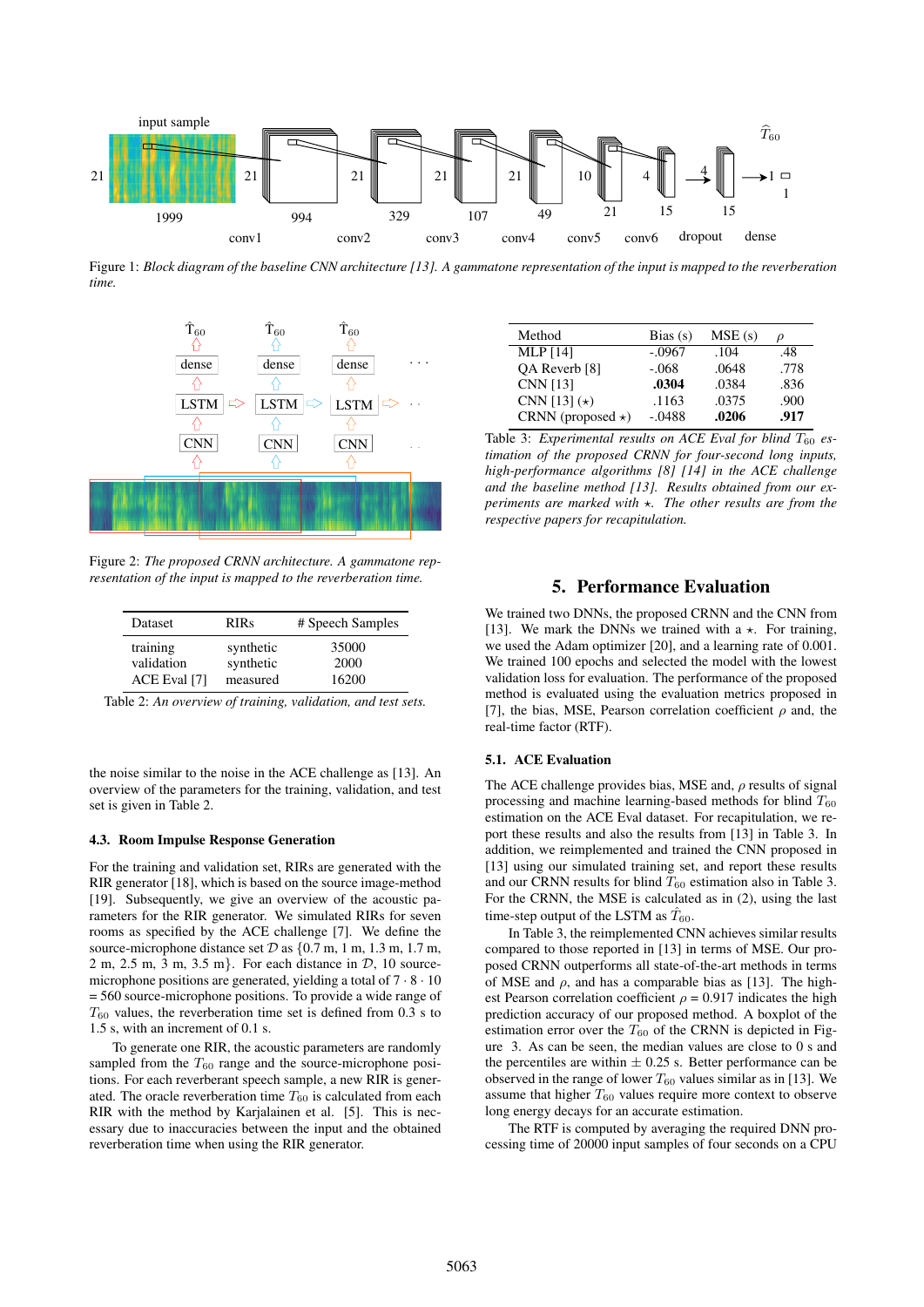

Figure 3: *Estimation errors on ACE Eval by the proposed CRNN. For each box, the notch inside the box is the median, the edges are the 25th and 75th percentiles, the whiskers extending above and below show the extreme values, and the outliers are plotted individually.*



Figure 4: *RMSE of the CRNN on ACE Eval over different input duration lengths.*

with an Intel Core i7 processor. The RTF of the CRNN is approximately 110e-5 and 34e-5 for the CNN. Note that the CRNN yields 49  $T_{60}$  estimates for a four-second input, whereas the CNN just yields a single estimate.

#### 5.2. Effect of Input Duration on Estimation Accuracy

In this section, we investigate the performance of the CRNN as a function of the sample length. Figure 4 and Figure 5 show the root-mean-squared-error (RMSE) of the CRNN over the input sample duration. The window length  $L/f_s$  is approximately 0.9 s and the hop-size of subsequent context window  $R/f_s$  is about 0.0646 s. The time interval ranges from 0.9 to 4 s of sample length corresponding to  $N = 49$  estimates  $\hat{T}_{60}$ . In Figure 4, the prediction accuracy of  $T_{60}$  values significantly depends on the length of the input sample although trained for all input sample lengths. The CRNN performs better for longer sample lengths. For the shortest input sample length of 0.9 s, the RMSE of  $\approx 0.285$  s is approximately twice the RMSE at 4 s. The red lines in Figure 4 and 5 mark the equal performance point (MSE of 0.0375 s, RMSE of 0.1936 s) of our proposed CRNN and [13]. In Figure 4, the required input sample length for equal performance is approximately 1.8 s. For longer input lengths, the CRNN outperforms [13]. In Figure 5, we analyze the effect of the input sample length on different  $T_{60}$ ranges. For that purpose, we divide the  $T_{60}$  in groups ranging from 0.3 s  $\leq T_{60} < 0.5$  s, 0.5 s  $\leq T_{60} \leq 0.7$  s, and 1.1 s  $\leq T_{60} \leq 1.3$  s. Comparable to the results from Figure 4, more temporal context helps to reduce estimation errors. The required sample length for comparable performance to [13] does not depend on different  $T_{60}$  ranges. For a short context, the estimation in Figure 5 seems to be biased towards the medium



Figure 5: *RMSE of the CRNN on ACE Eval over different input duration lengths for 0.3 s*  $\leq T_{60} < 0.5$  *s* (top), 0.5 s  $\leq T_{60} \leq$ *0.7 s (middle), and 1.1 s*  $\leq T_{60} \leq 1.3$  *s (bottom).* 

 $T_{60}$  range as the respective RMSE is smaller compared to low and high  $T_{60}$ s. With increasing context lengths, the  $T_{60}$  estimates improve. High  $T_{60}$  values appear to be harder to estimate as the respective RMSE is higher at 4 s compared to the RMSE for the low and medium  $T_{60}$  ranges, similar to the results in Figure 3. Note that there is a non-linear relation between the decay and the  $T_{60}$ . Consequently, we get larger changes in the decay at lower  $T_{60}$  compared to those at higher  $T_{60}$ . Also, extracting information about a strong decay instead of a weak decay is less prone to noise. In line with our experiments, higher  $T_{60}$  are harder to estimate.

### 6. Conclusion

We presented a CRNN to achieve single-channel online blind  $T_{60}$  estimation, which can adapt to changing acoustic conditions. The proposed method extends the flexibility of DNNs for  $T_{60}$  estimation from fixed-length to variable-length inputs and achieves online  $T_{60}$  estimation. Our proposed method outperformed other state-of-the-art methods on ACE Eval in terms of Pearson correlation coefficient and MSE, even with shorter input lengths. Equi-performance to a CNN baseline with 4 s inputs was reached by our CRNN after 1.8 s at the cost of a higher computational complexity.